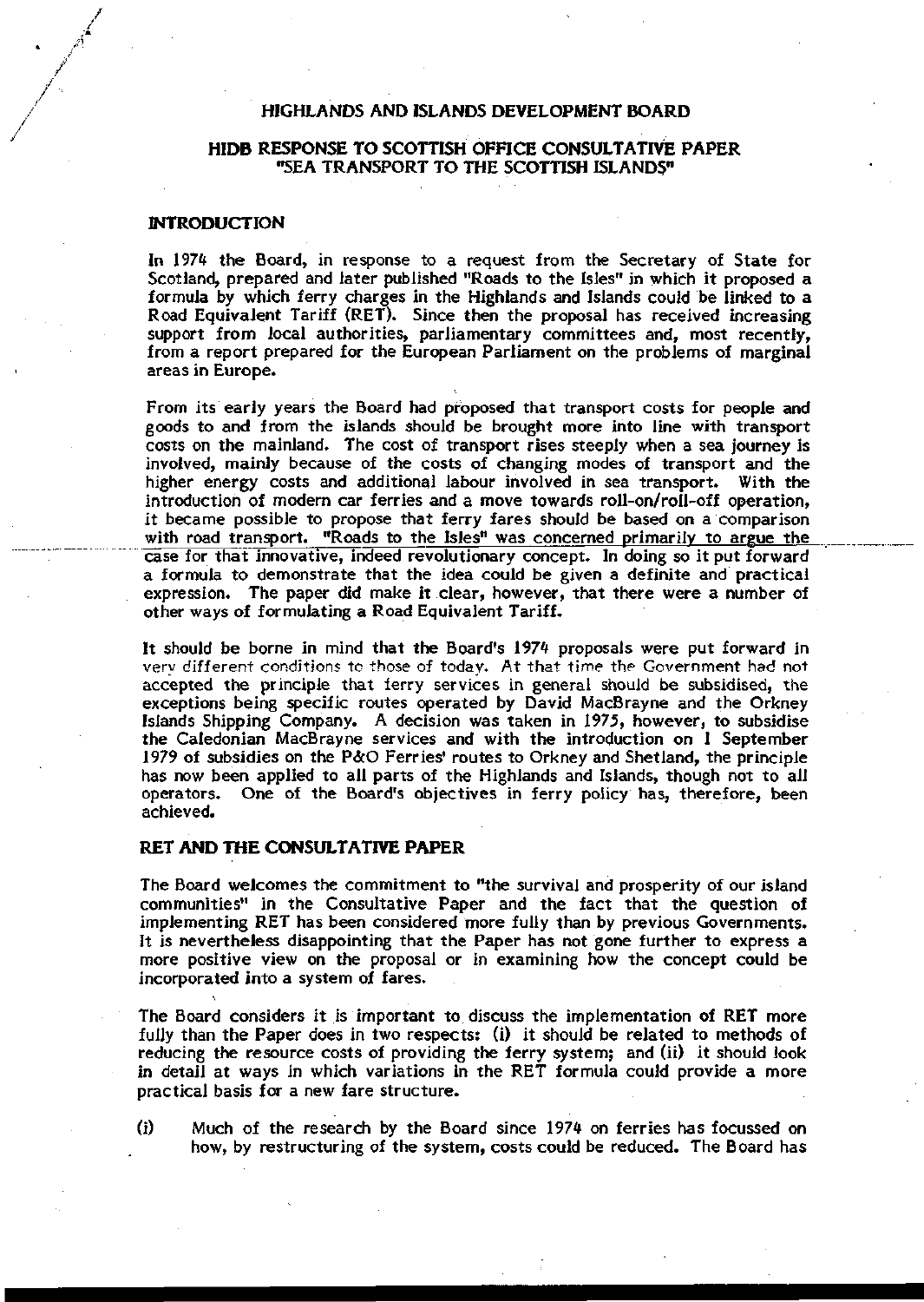circulated for staff comment a report on suggested changes to Scottish Office, local authorities and ferry operators, and in the next few weeks will publish its proposals in the light of the observations received. That document broadly concludes that the resource costs of the Scottish ferry system can, over a period of time, be significantly reduced in real terms.

(ii) This response is concerned with the questions put forward in the Scottish Office Consultative Paper on how RET can be implemented and on the proposal for a route licensing system.

### THE IMPLEMENTATION OF RET

The Board concludes from the Consultative Paper that there are no insuperable obstacles to the application of a form of RET to the fare structure of ferries in the Highlands and Islands.

The main question is how the tariff should be calculated to achieve the aims of transport policy for ferry services. In the Board's view, part of the difficulty encountered in the argument of the Paper results from a lack of clarity in stating the objectives of such a policy. Since the choice of options in implementing RET will depend upon these, it is regrettable that the policy objectives were not clearly presented. The consequence of this omission is that the focus of The consequence of this omission is that the focus of attention shifts to the issue of which one set of island communities will benefit most as compared to others. The Board believes that a clear policy for transport to island communities based on RET will benefit all islands, although there are questions of distribution and fairness to be considered.

The Board's main objective on island transport is the removal of two major barriers to development on islands. The first is the high cost of transporting people and goods, and the second is the difficulties of access which developers perceive to exist in an island operation. The proposals which the Board has put forward on ferries have been directed at improving the 'road equivalence' of the ferry system as an important means of reducing these barriers. That is not to say that the Board advocates the complete removal of a charge, since the aim of road equivalence is to minimise the added burden imposed by a sea crossing, rather than the penalty of distance as such.

The Consultative Paper points out that an RET fare structure would be easily understood and the Board believes that it would in addition be widely accepted as an equitable basis for determining ferry charges. At present with the 'block' subsidy to STG routes it is not explicit where the existing subsidy or additions to it are being applied. While it may be possible to envisage an explicit allocation of the subsidy between islands, it would be a most intricate exercise, involving a wide range of social and economic judgements. Road Equivalent Tariff 'solves' that problem by applying the same principle to all services.

#### **ISSUES IN A SYSTEM OF RET**

The Board is concerned that the Consultative Paper has exaggerated the difficulties of introducing RET by the implicit assumption that the 1974 formula illustrated in "Roads to the Isles" is the only one which might be applied. The Board considers that once the principle of a Road Equivalent Tariff has been accepted, it is possible to arrive at a fare structure which meets the doubts expressed in the Paper about RET while retaining the concept's essential advantages.

The Consultative Paper does incorporate one of the changes to the 1974 formula which the Board has developed and suggested recently, namely passenger charges

 $\overline{2}$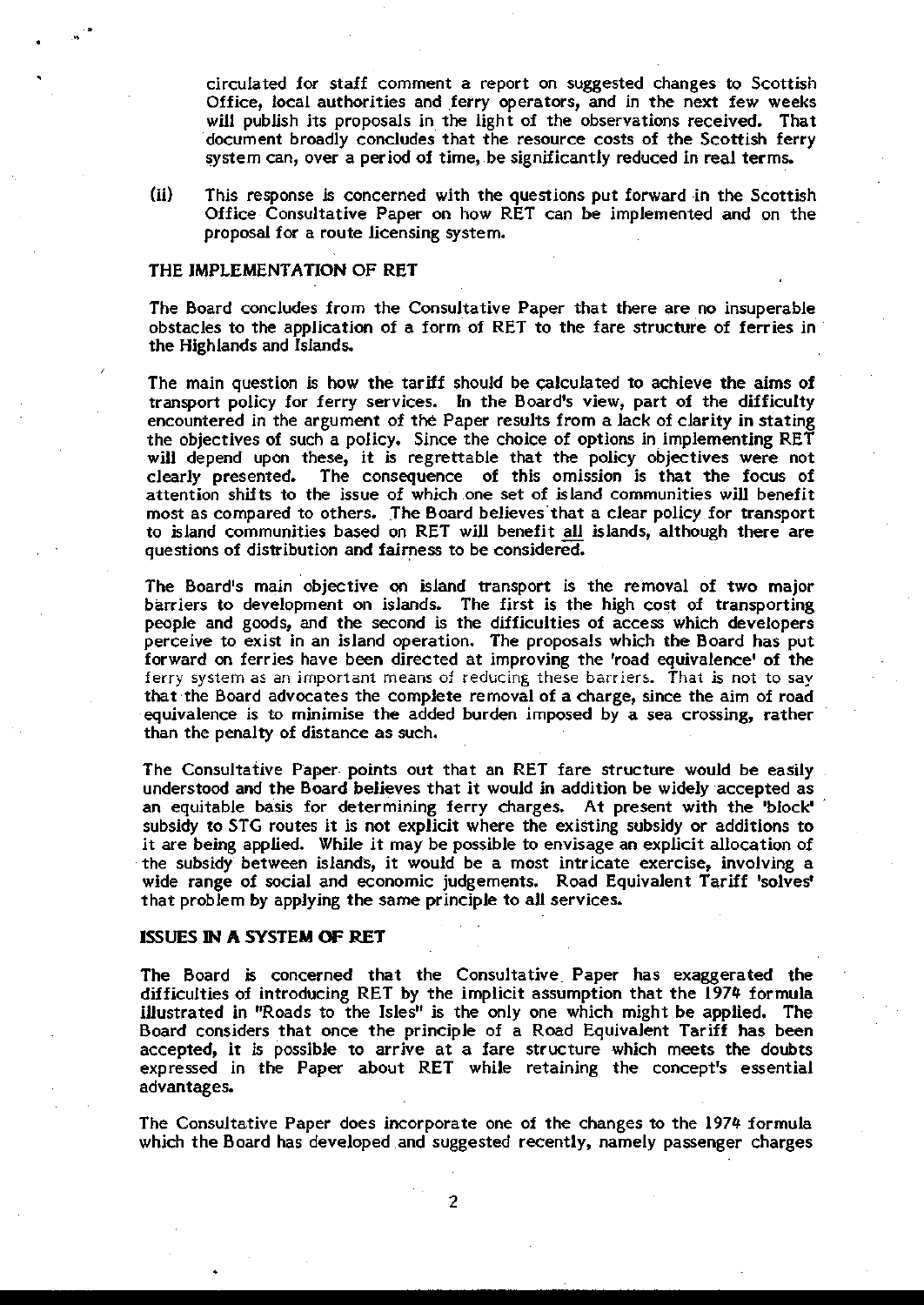based not on the fiction of a one-metre passenger, but on British Rail fares. It is nevertheless felt that the assumption of a 1979 charging coefficient of 5p per mile is rather high, because it does not take into account the wide extent to which British Rail offers a range of reduced fares.

Further variation to the 1974 formula could be made in the toll element which might be either eliminated, or varied by type of vehicle, as on major toll-bridge crossings.

Perhaps the area of greatest variation, however, lies in which elements of total operating costs should be included in setting the charging coefficient for vehicles under RET. It was pointed out in "Roads to the Isles" (page 17) that whereas total operating costs of road vehicles were used as the basis for the calculations outlined, strictly speaking only running costs should be charged. Standing costs, such as insurance and interest charges, do not cease when vehicles are on a ferry, and hence the inclusion of these elements in a Road Equivalent Tariff would amount to double-charging.

Analysis of the Commercial Motor Tables of Operating Costs and guide to rates 1979 reveals that running costs comprise 49.7% of total operating costs for commercial vehicles and 25.2% of total operating costs for cars. RET fare structures have, therefore, been prepared for cars and commercial vehicles based on running costs only, and these are shown in Tables 1 and 2 respectively of the Appendix. The Board favours this application of the formula and while recognising that its full implementation will create certain problems in the provision of public expenditure, it appears to be the level of RET which most fully reflects road equivalent costs for cars and commercial vehicles.

Dealing with the alternative options mentioned in paras 15 and 16 of the Consultative Paper, the Board is not clear how RET as a guide to subsidy would be different from the current system. If the Government is proposing to allocate an annual subsidy to each route, based on a comparison between estimated revenue under RET and the cost of providing the service, the Board would wish further details before commenting. It would certainly be a step forward to have information on costs and revenue by individual route.

The Board does not favour the suggestion of RET applied to freight traffic only. In preparing "Roads to the Isles", the Board's major purpose in 1974 was to seek assistance for freight carriage and the costs of commercial trade, but with the growth of roll-on/roll-off car traffic and tourism, cars are now more important to island economies. The objective of helping island commerce (para 6) would thus not necessarily be achieved by a freight-only RET as most businesses also depend upon personal travel and many types of goods are carried in light vans, estate cars and private cars.

The Board recognises that full implementation of a running-costs RET would take longer than one based on total operating costs. Until full implementation is achieved, the Board would suggest that fares on all routes should be the same fixed percentage above the RET level. Until the real level of future subsidy is known, it is difficult to foresee where conflict would occur with the existing fare strucutre. The most likely area would be that of the discounts offered by multijourney tickets on certain routes, but the Board would wish to know more about the numbers and users of these fares. Until fares were reduced to the RET level, it might be preferable to lower the cost of return tickets purchased on islands.

3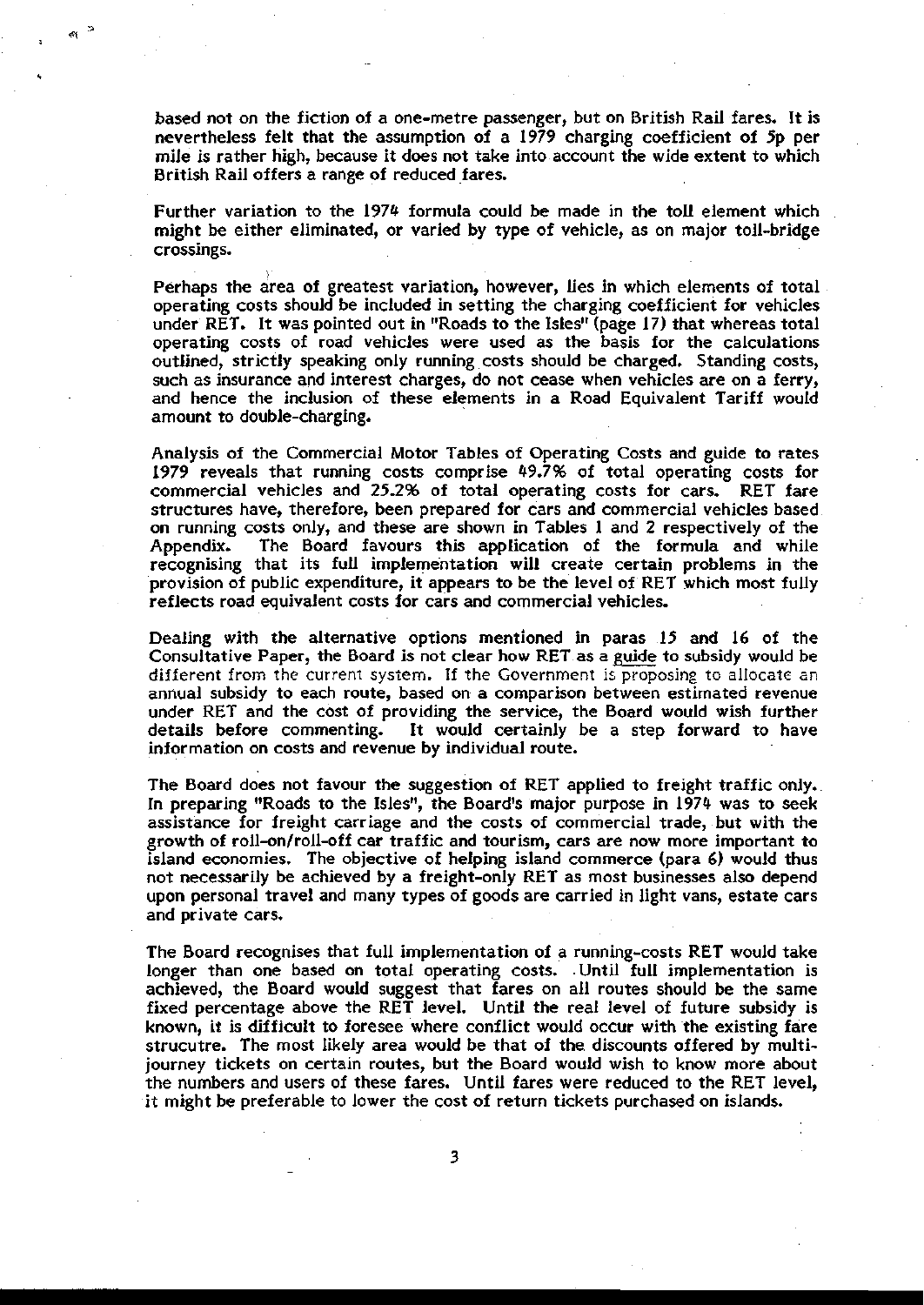### OTHER ISSUES

The Consultative Paper makes the point that more distant isles will benefit less from the introduction of RET (although the fact is that longer routes will benefit less). If fares were entirely abolished on ferries it would still be true that these islands would gain proportionately less than others. The Board would reiterate that the main goal of implementing an RET fare structure, together with a higher real level of subsidy, is to benefit all island communities. The vast majority of island populations will gain substantially from the introduction of RET, and islands such as the Uists and Barra which are served by long routes from Oban will benefit from reduced fares on the shorter-distance connections with Skye and the rest of the Western Isles.

The Board does not agree that the introduction of a regulated fare system would reduce the incentive for ferry operators to act efficiently. Assuming that inflation was within reasonable control, it should with experience be possible for the Government and operators to determine in advance each year both the expected level of revenue and the anticipated operating costs of individual services; the difference between these figures would be the required level of subsidy. This would appear to be an arrangement and a financial discipline similar in many respects to that which currently obtains. The operators would not be expected to absorb unforeseen increases in costs, such as those resulting from changes in world oil prices, but they would be expected to keep within the indicative cost levels agreed with the Government.

The Board accepts that the biggest stumbling block to the introduction of RET is the cost of implementation. On the basis of the 1974 formula contained in "Roads to the Isles", the introduction of RET would add around £4.5 million to the existing level of subsidy on Scottish ferry services; the full implementation of RET based on running costs would add perhaps  $£5$  million on top of that, making a tota] required subsidy for 1980 of about £15 million. The attainment of that level oi subsidy would clearly be a long-term objective but the Board believes it to be a legitimate one. Successive Governments have tended alternately to control the level of subsidy and then to allow it to increase, usually during periods of rising fuel costs. It would be much more desirable for Governments to link each year's subsidy to that implied by the full implementation of RET with progressively smaller gaps between actual charges and the desired RET fare structure.

When the cost of implementing RET is considered, it should be noted that the cost of building a road network to the islands of equivalent length to the present ferry system would be extremely high. The Board has calculated (see "International Ferry Comparisons", HIDB Transport Research Paper 2) that a subsidy based on the amortised cost of this theoretical road construction to the Western and Argyll islands would cost at 1977 prices between £10.5 million and £18 million annually, depending on the standard of road. This, of course, takes no account of access to Orkney and Shetland.

One of the fears expressed by the Consultative Paper is that of traffic generation as a result of low fares causing increased demand on a number of routes, particularly at summer peaks. It should be noted that these peaks (mainly over summer weekends) are comparatively short-lived, and Adams and McCallum in a report to Caledonian MacBrayne, for example, have concluded that "peak traffic to the Western Isles is handled, on the whole, adequately by the present vessels, routes and frequencies". The Board supports the view that the ferry system in the Highlands and Islands should not be designed to cater specifically for the type of peak demand encountered, and that such rationing devices as advance booking and embarkation tickets should be employed. It should be borne in mind, however, that at most times on most routes there is substantial spare capacity which would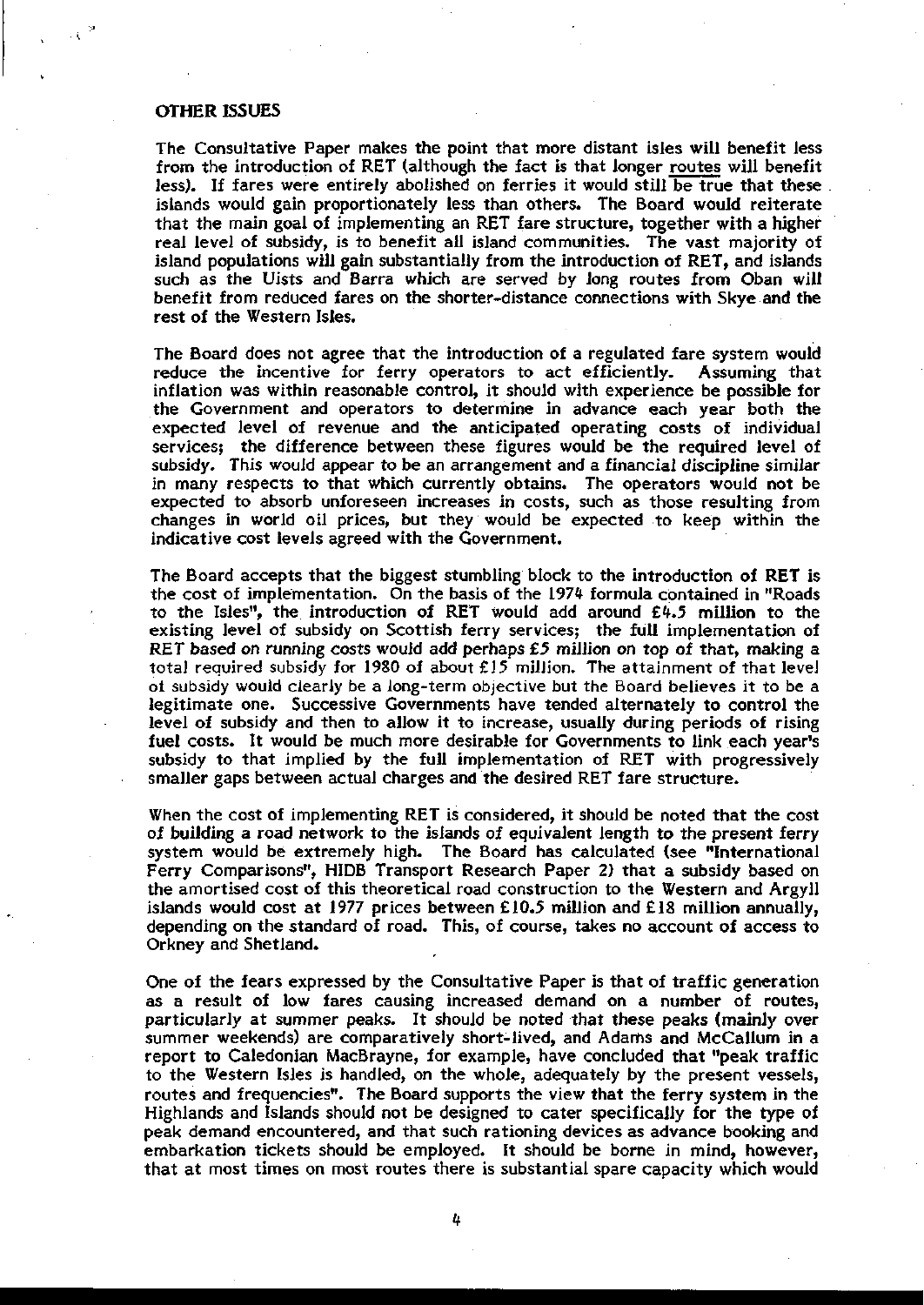not be taken up, even if a considerable volume of new demand was generated by the introduction of a Road Equivalent Tariff.

#### **ROUTE LICENSING SYSTEM**

The Board has previously suggested a route licensing system on similar lines to that outlined in the Consultative Paper (paras 21 to 23). The main justification is that, partly because of seasonality, the volumes of traffic on the majority of Scottish ferry routes are so low that normal competition between operators on individual routes would be uneconomic since the total traffic would be divided. Equally it is unfair that there should at present be competition on heavilytrafficked routes between private companies which can choose where they wish to operate and a nationalised company which has to provide services on many lossmaking routes.

A system of regulated competition would, therefore, seem to offer the best solution in providing incentives not only to lower costs but also (and this may be even more important) to maintain a high standard of service to the consumer. Much criticism is levelled at existing operators on the assumption that alternative companies could do better and improve upon their performance. The problems of implementation mentioned in para 22 are twofold: (a) control and (b) the likelihood of effective tendering for routes.

(a) The Government would initially become more involved in administering and regulating such a system than under the present arrangements, but in this respect two important points should be borne in mind. Firstly, there are very strong social obligations incumbent on ferry operators to the islands which cannot be fully recognised by setting financial targets; and secondly, there is a need for the establishment of a framework within which both the nationalised sector and the private sector (which the Government envisages playing a larger part) can operate on equal terms. The level of Government involvement in the long-term need not be on. a different scale, however, from the negotiations between local authorities and public transport operators in-their areas which relate the level of subsidy to the standard of service. Under the current system, consumers and local authorities tend to hold the Government responsible for many aspects of the performance of the ferry system, yet in fact the Government's influence may be limited, except in the long-term.

It might be appropriate that the machinery set up to administer a system of route licensing should also supervise the implementation and regulation of the RET fare structure.

(b) The Board believes that a route-licensing mechanism would operate best if terminals were standardised throughout the Highlands and Islands, and were owned by local authorities or by the Government. If this were the case, the level of capital investment required in ships would not be a major obstacle to the generation of alternative tenders. While there is an efficient second-hand market for ships, the Board considers that the introduction of a limited range of standardised vessels on most routes (as proposed in the forthcoming paper on the long-term restructuring of the ferry system) would best facilitate the availability of ships.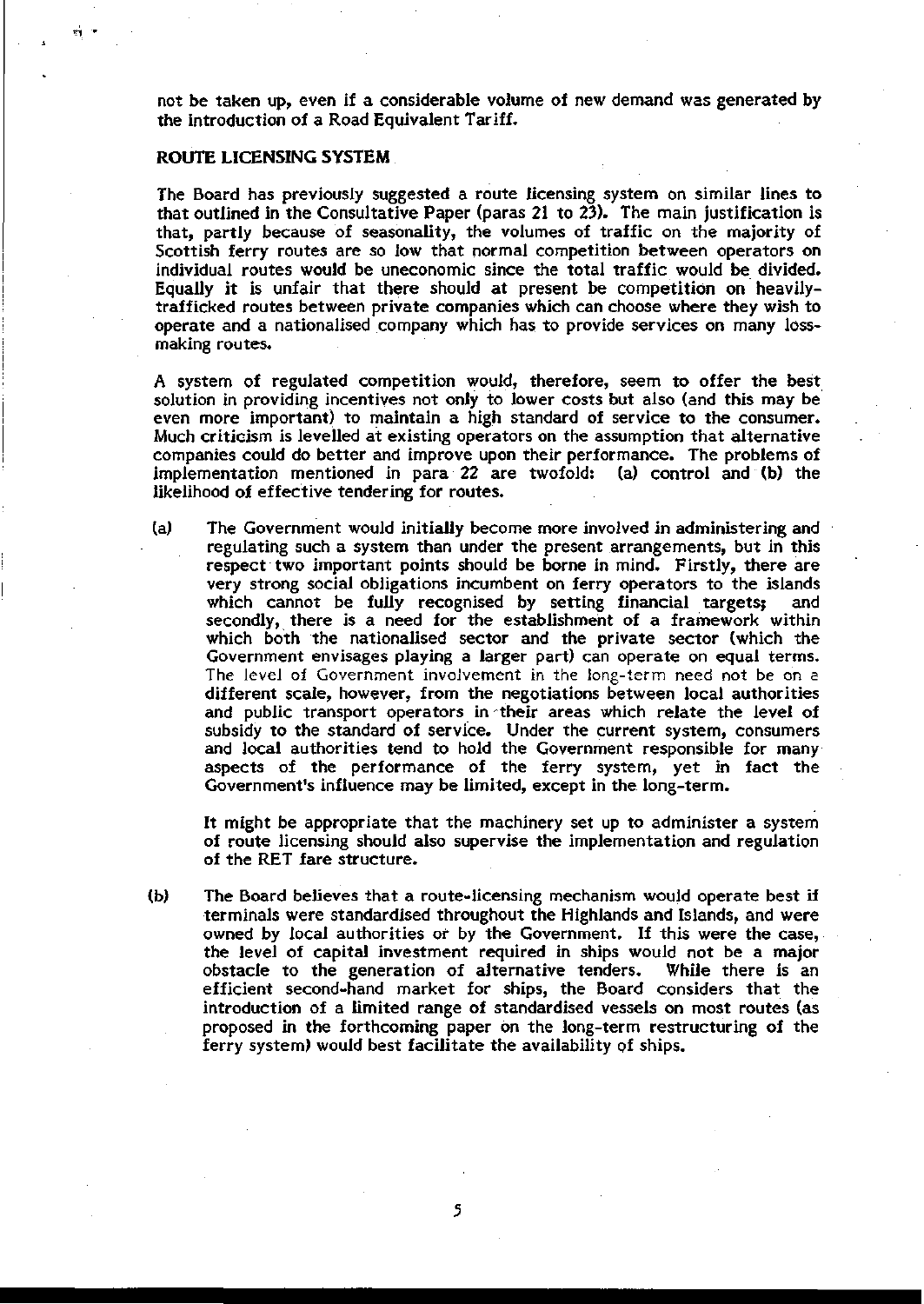Tables 1 and 2 show RET fare structures for cars and commercial vehicles respectively based on both total operating costs and running costs.

The sources of the data on costs are the Commercial Motor Tables of Operating Costs and guide to rates 1979, and since these are compiled in April, the comparison is with the Standard and Discount fares operating at that time in 1979.

The RET rates illustrated are not directly comparable with those in the Scottish Office Consultative Paper, principally for two reasons.

- (i) On a number of routes, the Paper appears to assume a longer route distance than that employed by the Board. The distances measured by the Board were those given by the most direct sea routes between the existing terminals (ie avoiding headlands, islands, etc).
- (ii) In contrast to its treatment of car rates, the Paper does not adopt a standard vehicle length for all routes in presenting the table of commercial vehicle rates. An average length of vehicle appears to have been calculated separately for each route through dividing the revenue from commercial vehicles by the number carried. This average charge seems then to have been compared with the published rate per metre to arrive at an average vehicle length. The Board believes that this method is confusing, leads to underestimation of the actual average length of vehicle and inhibits comparison among routes. In preparing Table 2 , the Board has therefore shown present and RET rates for a 9-metre commercial vehicle on all routes.

The Board would hope that in future the calculation of RET fare structures and their comparison with existing charges could be based on common assumptions.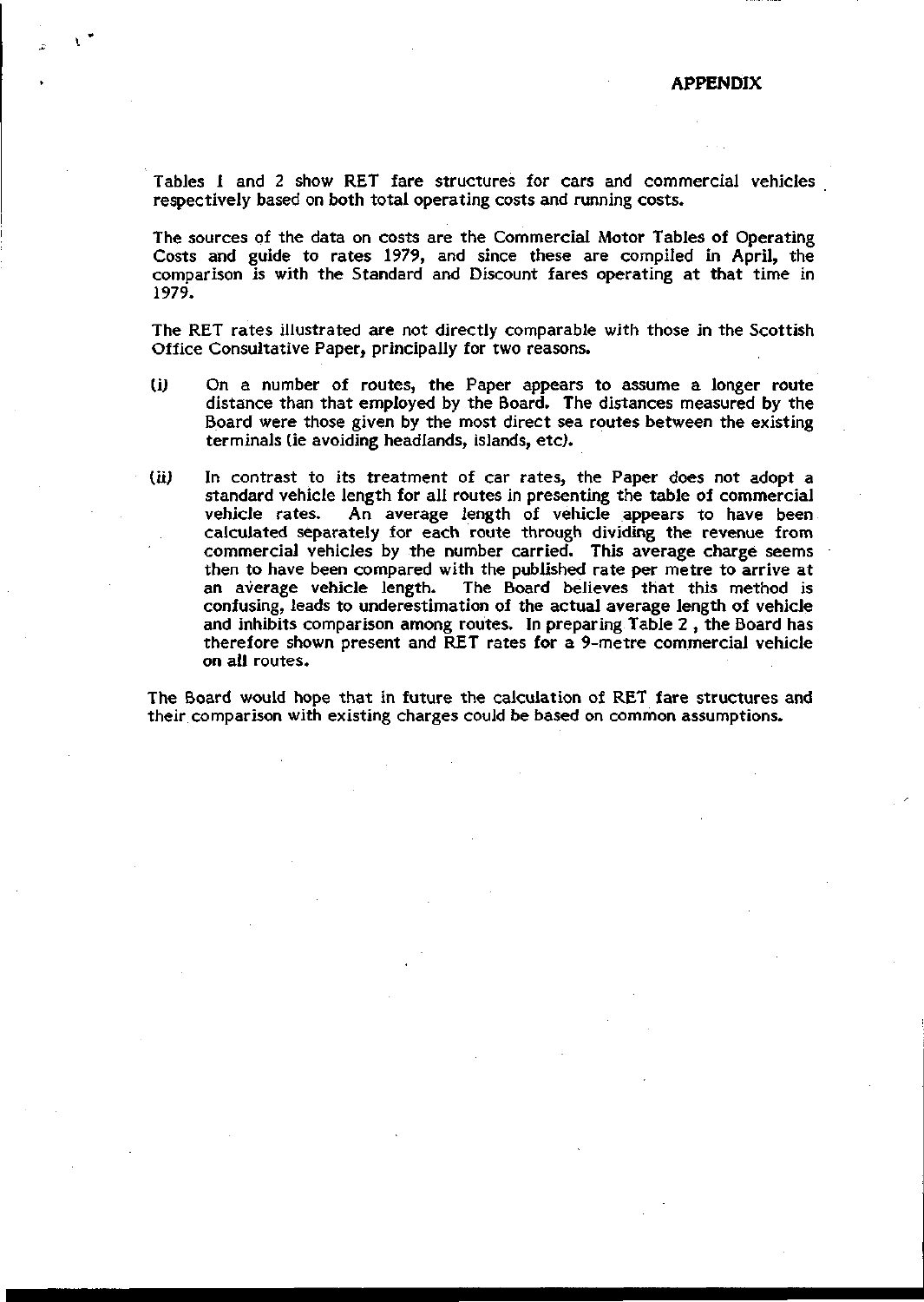# **TABLE 1**

# **4-METRE CAR RATES (1979 PRICES)**

|    |                            |                              |                                              |                           | 海藻                                 |
|----|----------------------------|------------------------------|----------------------------------------------|---------------------------|------------------------------------|
|    |                            | Standard<br><u>fare</u><br>£ | Discount fare<br><u>(multi-journey)</u><br>£ | RET<br>(total costs)<br>£ | <b>RET</b><br>(running costs)<br>£ |
|    |                            |                              |                                              |                           |                                    |
|    | Gourock - Dunoon           | 2.00                         | 1.58                                         | 1.83                      | 0.46                               |
| 2. | Wemyss Bay - Rothesay      | 2.90                         | 2.12                                         | 2.50                      | 0.63                               |
| 3. | Largs - Cumbrae            | 2.40                         | 1.45                                         | 1.00                      | 0.25                               |
| 4. | Lochranza - Claonaig       | 6.55                         |                                              | 2.00                      | 0.50                               |
| 5. | Rhubodach - Colintraive    | $\degree$ 1.65               | 1.24                                         | 0.75                      | 0.19                               |
| 6. | Ardrossan - Brodick        | 7.60                         | 5.79                                         | 4.17                      | 1.05                               |
| 7. | Kennacraig - Port Ellen    | 10.15                        | 6.47                                         | 9.51                      | 2.39                               |
| 8. | Kennacraig - Gigha         | 7.25                         | 6.17                                         | 4.34                      | 1.09                               |
| 9  | Oban - Craignure           | 8.85                         | 4.07                                         | 3.34                      | 0.84                               |
|    | 10 Oban - Coll/Tiree       | 15.35                        | 9.35                                         | 14.85                     | 3.74                               |
|    | Il Oban - Lochboisdale     | 17.65                        | 10.08                                        | 24.69                     | 6.22                               |
|    | 12 Barra - Lochboisdale    | 10.20                        | 6.01                                         | 7.17                      | 1.81                               |
|    | 13 Oban - Colonsay         | 12.00                        | 7.13                                         | 10.51                     | 2,65                               |
|    | 14 Oban - Lismore          | 7.90                         | 4.08                                         | 2.50                      | 0.63                               |
|    | 15 Fishnish - Lochaline    | 2.90                         | 1.65                                         | 1.17                      | 0.29                               |
|    | 16 Raasay - Sconser        | $2.95 -$                     | 1.68                                         | 1.17                      | 0.29                               |
|    | 17 Mallaig - Armadale      | 5.00                         | 3.29                                         | 2,00                      | 0.50                               |
|    | 18 Uig - Tarbert/Lochmaddy | 12.25                        | 6.74                                         | 8.17                      | 2.06                               |
|    | 19 Scalpay - Kyles Scalpay | 1.85                         | 1,10                                         | 0.75                      | 0.19                               |
|    | 20 Kyle - Kyleakin         | 1.20                         | 0.77                                         | 0.80                      | 0.20                               |
|    | 21 Ullapool - Stornoway    | 15.80                        | 9.46                                         | 14.68                     | 3.70                               |
|    | 22 Scrabster - Stromness   | 15.00                        |                                              | 8.34                      | 2.10                               |
|    | 23 Aberdeen - Lerwick      | 39.50                        |                                              | 56.88                     | 14.32                              |
|    | 24 Aberdeen - Stromness    |                              |                                              |                           |                                    |

### NOTES:

 $\mathbf{v}$ 

1 The Standard and Discount fares shown are those which applied from March 1979 (for STG routes) and January 1979 (for P&O routes).

 $\ddot{\phantom{a}}$ 

2 RET fares are computed on the basis of HIDE route distances, and include a toll element equivalent to 4 km.